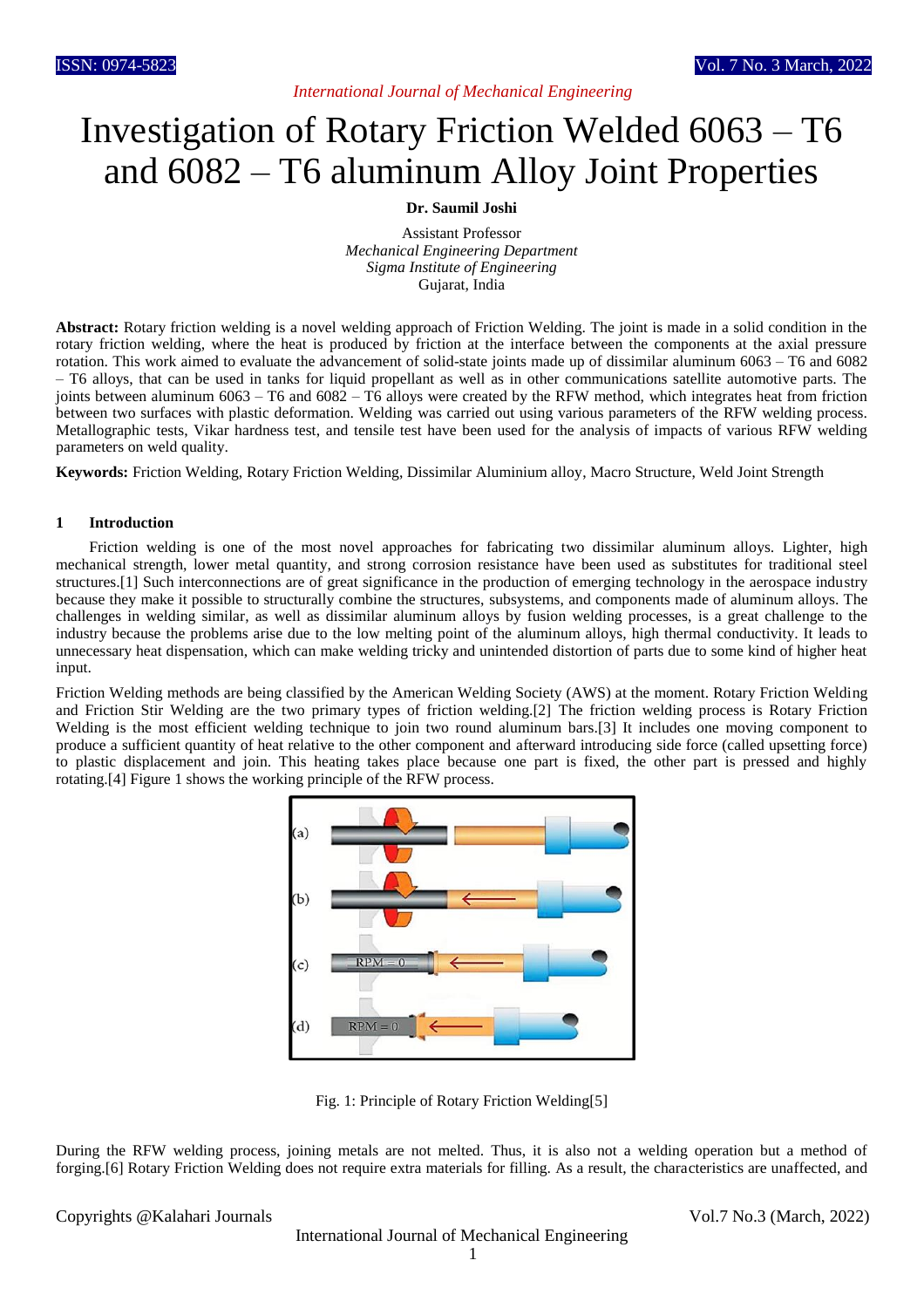the welding does not last as long as other types of welding that rely on the inclusion and porosity of the material.[7] Furthermore, it is a very simple operation, as the HAZ (heat-affected zone) in the base metal is considerably less than other welding processes.



Fig. 2: Case & Defect Diagram [14]

Figure 2 diagrammatically indicates various influencing parameters of the RFW process. The resulting weld is also stronger than the other welding process. Friction welding can be used to make 100% metal-to-metal contact.[8] RFW is increasingly accepted in the advanced manufacturing business and has been employed for a variety of purposes, such as aerospace industries, tool manufacturing industries, automotive industries, wire manufacturing factories, marine industries, railway, and nuclear industries. [9,10,11,12,13] Thus, in current research work, the rotary friction welding process is used to obtain the quality joint between aluminum alloy 6063 – T6 and 6082 – T6 for structural application.

#### **2 Experimental Methodology**

During the research work, experimental work of joining two different aluminum alloys 6063 – T6 and 6082 – T6 using 3 different face geometries are performed on a conventional lathe machine at 1600 RPM. Tables 1 & 2 are representing the chemical composition of  $6063 - T6$  and  $6082 - T6$  aluminum alloys, respectively.

| Component | Al                                         | Cu | Fe | Μg | Mn | Si | T.          | Zn   |
|-----------|--------------------------------------------|----|----|----|----|----|-------------|------|
| % Weight  | Balance   0.01   0.18   0.48   0.04   0.44 |    |    |    |    |    | $\mid$ 0.01 | 0.01 |

Table 1: Chemical Composition of 6063 – T6 aluminum alloy [15]

Table 2: Chemical Composition of 6082 – T6 aluminum alloy [16]

| Component | Al             | Cr          | ∪u         | Fe         | Mg  | Mn          | Si  | Ti         | Zn  | Other |
|-----------|----------------|-------------|------------|------------|-----|-------------|-----|------------|-----|-------|
| % Weight  | <b>Balance</b> | Max<br>0.25 | Max<br>0.1 | Max<br>0.5 | 0.6 | 0.4<br>$-1$ | 0.7 | Max<br>0.1 | Max | Max   |

Tables 3 & 4 signifies the mechanical as well as thermal properties of the 6063 – T6 and 6082 – T6 aluminum alloy, respectively.

| Table 3: Properties of 6063 – T6 Aluminium alloy [15] |  |
|-------------------------------------------------------|--|
|-------------------------------------------------------|--|

| <b>Properties</b>    | Value          |
|----------------------|----------------|
| Hardness (HV)        | 83             |
| Tensile Strength     | 241 MPa        |
| Yield Strength       | 214 MPa        |
| <b>Melting Point</b> | $616 - 654$ °C |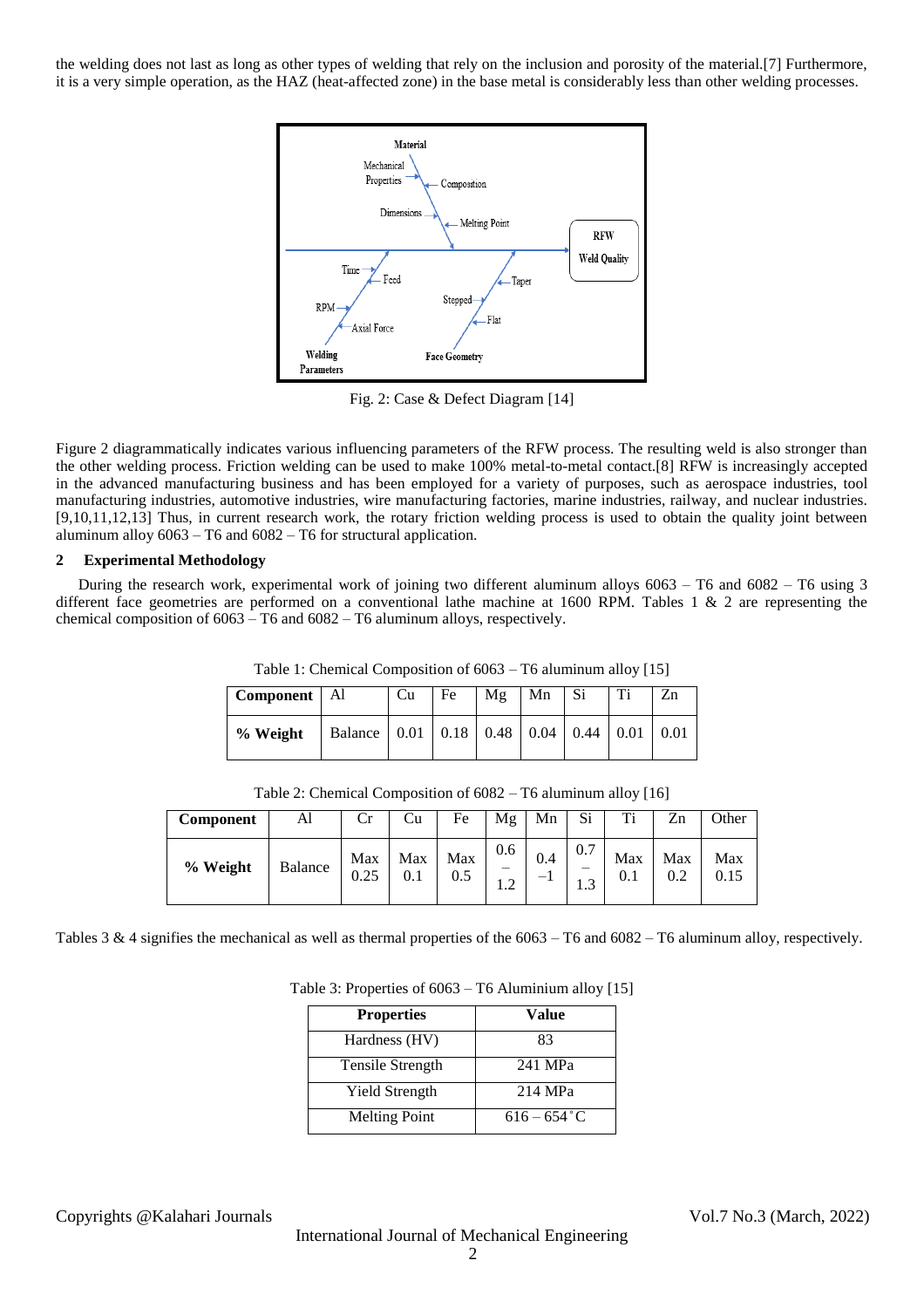| <b>Properties</b>    | Value   |
|----------------------|---------|
| Hardness (HV)        | 100     |
| Tensile Strength     | 295 MPa |
| Yield Strength       | 280 MPa |
| <b>Melting Point</b> | 555 °C  |

Table 4: Properties of 6082 – T6 Aluminium alloy [16]



#### Fig. 3: Lathe Machine

As demonstrated in Figure, rotary friction welding (RFW) is done on a traditional lathe machine. The welding is performed at 1600 rpm which is selected based on previous research. The 6063 – T6 alloy has a female portion of face geometry and is attached to the chuck during the welding process. While 6082 – T6 Aluminium alloy has a male face geometry part and is attached to the tailstock of the lathe machine. Three different types of face geometry are used to investigate the quality of the weld joint namely: a) Flat b) One stepped and c) Tapper as shown in Figure 4. In flat face geometry, the face of both rotary and fixed workpieces has flat faces having 12 mm diameter as shown in Figure 4(a). In step geometry, the circular portion of the male part having 12 mm diameter has raised circular profile with a height and diameter of 5 mm. Whereas females have the same geometry withdrawn having the depth and diameter of 4.5 mm as shown in Figure 4(b). In tapper geometry, the male part with having a 12 mm base diameter has raised cone portion at center having 38 ̊. Whereas the female part has a center punch for cantering purposes as shown in Figure 4(c). For every three-face geometry, Figure 5 depicts the experimental setup. Figure 5(a) shows the flat face geometry fabrication process. Figures 5(b) and 5(c) depict the fabrication process for stepped and conical face geometries, accordingly.



Fig. 4: Three Different Face Geometry



Copyrights @Kalahari Journals Vol.7 No.3 (March, 2022)

International Journal of Mechanical Engineering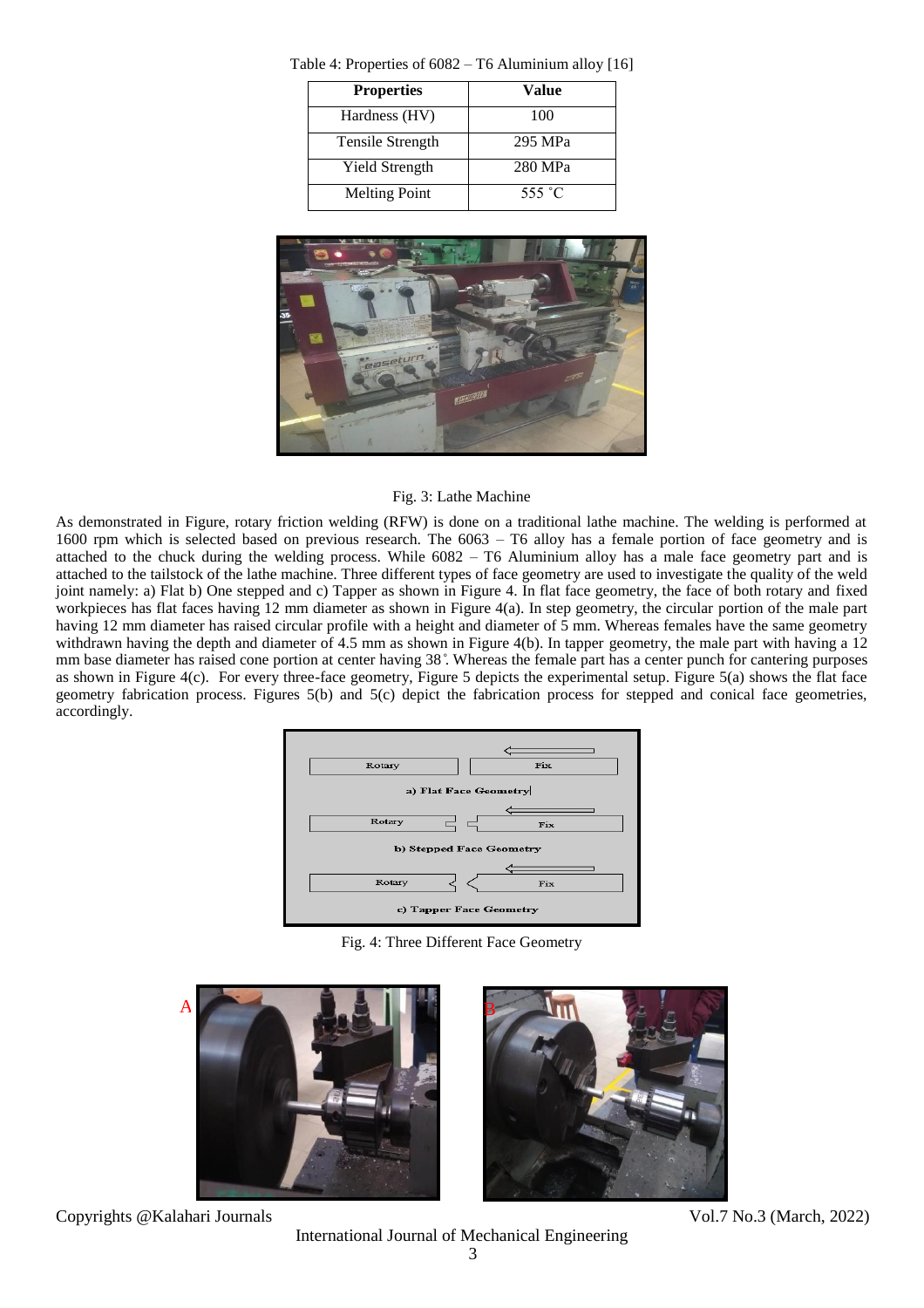

(a) Flat Face Geometry (b) Stepped Face Geometry (c) Conical Face Geometry

Fig. 5: Experimental Setup

#### **3 Experimental Results**

During the welding process, 6063 – T6 aluminum alloy bar is installed at the fixed end, and 6082 – T6 aluminum alloy bar is fixed in the chuck which is moveable at pre-defined speed. Figure 6 shows 6082 – T6 and 6063 – T6 aluminum alloy weld joints.

The macrostructure, tensile test, and hardness specimens are made using the EDM wire cut machine after joining the aluminum alloy 6063 – T6 and 6082 – T6. Figure 7 represents the cross-section area of the RFW weld joint for the observation of macrostructure.



Fig. 6: RFW Weld Joint





Cross-section of Flat Geometry Cross-section of Stepped Geometry Cross-section of Conical Geometry



Fig. 7: Cross-section Area for Macrostructure Observation

When these cross-section areas are analyzed in the microscope, it looks like as shown in Figure 8. Figure 8(a) and Figure 8(b) represent the macroscopic view of the flat face joint and stepped face joint workpiece. Porosity is observed at the root area during macroscopic observation. In addition to that, the crake is observed in the weld joint of steeped geometry at the male portion of the metal rod. Whereas macrostructure of the weld metal and heat-affected zone of conical face geometry as in Figure 8(c) shows complete fusion and freedom from cracks. According to macroscopic observation, external flashes are also observed more in flat and steeped face geometry join compared to conical face geometry.

Copyrights @Kalahari Journals Vol.7 No.3 (March, 2022)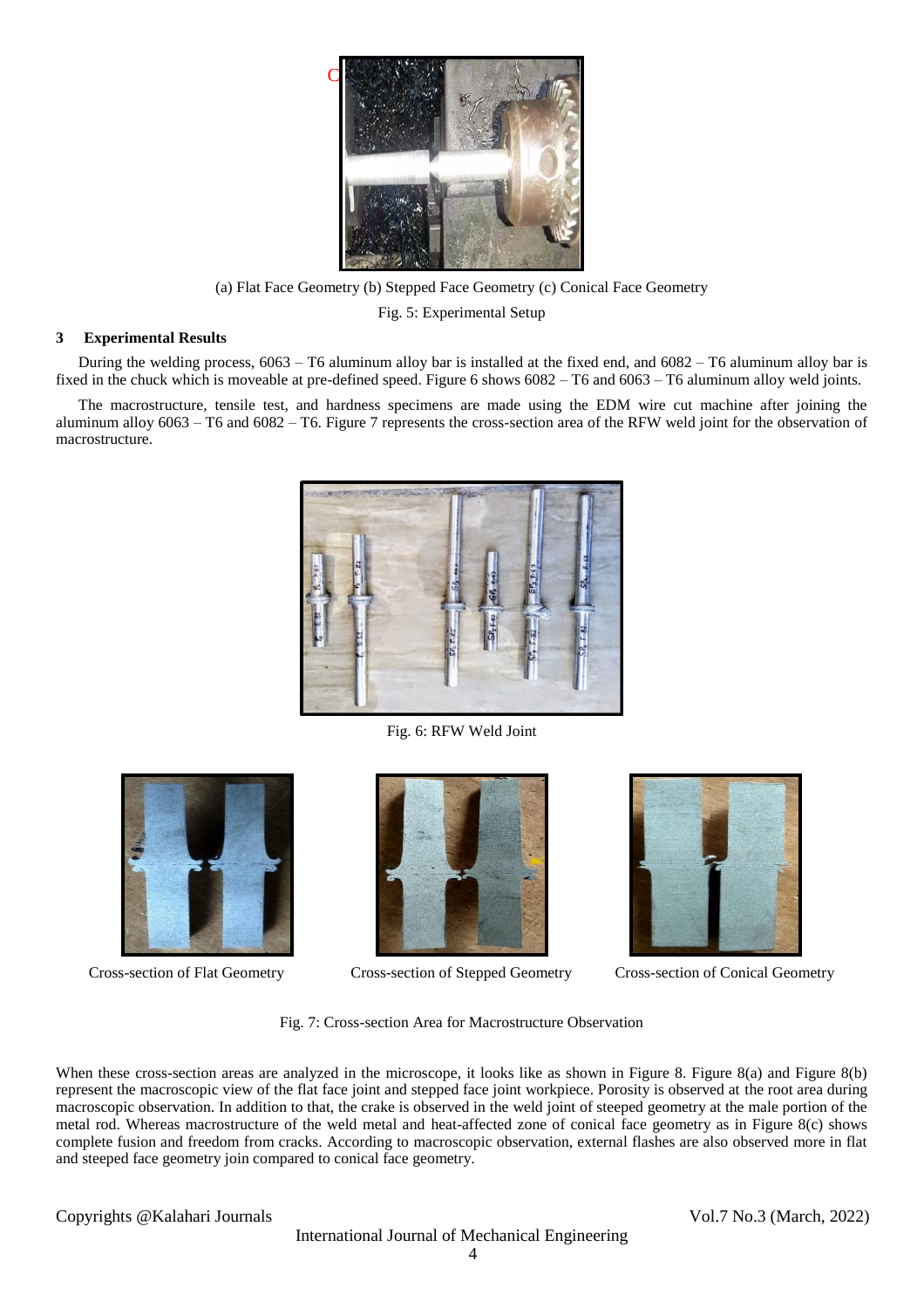

Fig. 8: Macrostructure: (a) Flat Face (b) Stepped Face and (c) Conical Face

To know the capacity of the joint against stretching and pulling before the break, a tensile test has been done on the RFW specimens of all three different face geometry on Universal Testing Machine as represented in Figure 9. Furthermore, the joint's localized resistance of plastic deformation is measured on the Rockwell Hardness Testing Machine, which is shown in Figure 10. The outcomes of the experiments are represented in Table 5. Table 5 enlists the tensile strength, Rockwell hardness, and time is taken to join two roads. The outcomes indicate that the tensile strength of the conical face geometry is followed by a flat face geometry and a stepped face geometry. The hardness of the joint prepared by the geometry of the conical face is 28 RHN, which seems to be the greatest among all joints. Also, the time taken by the conical face geometry is comparatively less than the other two geometries.



Fig. 9: Universal Testing Machine



Fig. 10: Rockwell Hardness Testing Machine

Copyrights @Kalahari Journals Vol.7 No.3 (March, 2022)

International Journal of Mechanical Engineering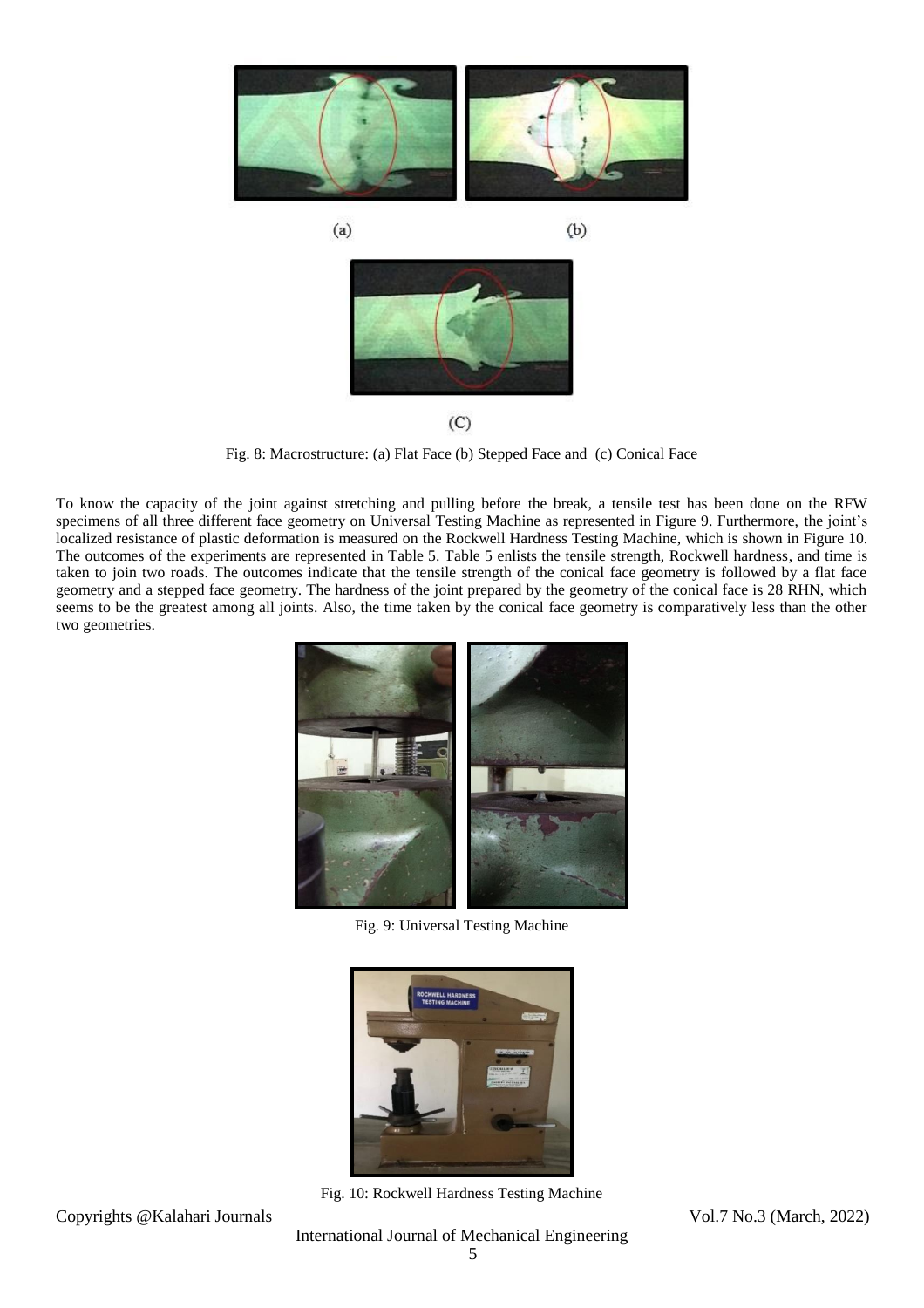| <b>Face Geometry</b> | <b>Ultimate Tensile</b><br><b>Strength (MPa)</b> | <b>Hardness</b><br>(RHN) | Time (Sec) |
|----------------------|--------------------------------------------------|--------------------------|------------|
| Flat                 | 175.53                                           | 20                       | 21         |
| <b>Stepped</b>       | 160.75                                           | 19                       | 18         |
| <b>Conical</b>       | 205.86                                           | 28                       | 14         |

Table 5: Experiment Result

The matter of inaccuracy is encountered during welding in flat face geometry between moveable and stationary workpieces. Because of this misalignment, the joint becomes porous, and flashes are developed at the joint area. These burs and porosity weaken the joints and decrease the strength. Whereas in stepped geometry, stepped projection on the male and female part of the workpiece provides proper alignment during the welding. So, the alignment problem found in the flat face geometry workpiece is eliminated in stepped geometry. However, the chances of damage to a raised step projection are the biggest issue of stepped face geometry and can be seen clearly from the stepped face geometry macrostructures. Which tends to a weakening of the joint and a drop in joint strength. The issue of damage that can occur in raise projection as in stepped geometry is not encountered in conical face geometry as per Figure 8(c) macrostructure of conical face geometry. Because conical face geometry gives greater strength to the raised conical projection.

#### **4 Conclusion**

The analysis is conducted on Rotary Friction Welded two different aluminum alloys using three different face geometries. Some of the conclusions from this analysis are summarized as below:

Rotary Friction Welding is an extremely effective welding method for joining two different aluminum alloys 6063 and 6082.

 As per the result, the use of different weld face geometries is advisable to join different metals through Rotary Friction Welding. Because friction is not the same on both sides of metal. Hence soft metal can easily heat comparatively hard metal.

 In the case of conical face geometry, the gases escape more easily. So that weld becomes porosity less, crack less, and with better fusion.

 Conical face geometry attains a maximum of tensile strength with less welding time in comparison to flat and stepped face geometry as per Figure 11.

Also, conical face geometry accomplishes good hardness in recoding less time as represented in Figure 11.



## **Comparision of Face Geometry**

Fig. 11: Comparision Chart of Different Face Geometry

Copyrights @Kalahari Journals Vol.7 No.3 (March, 2022)